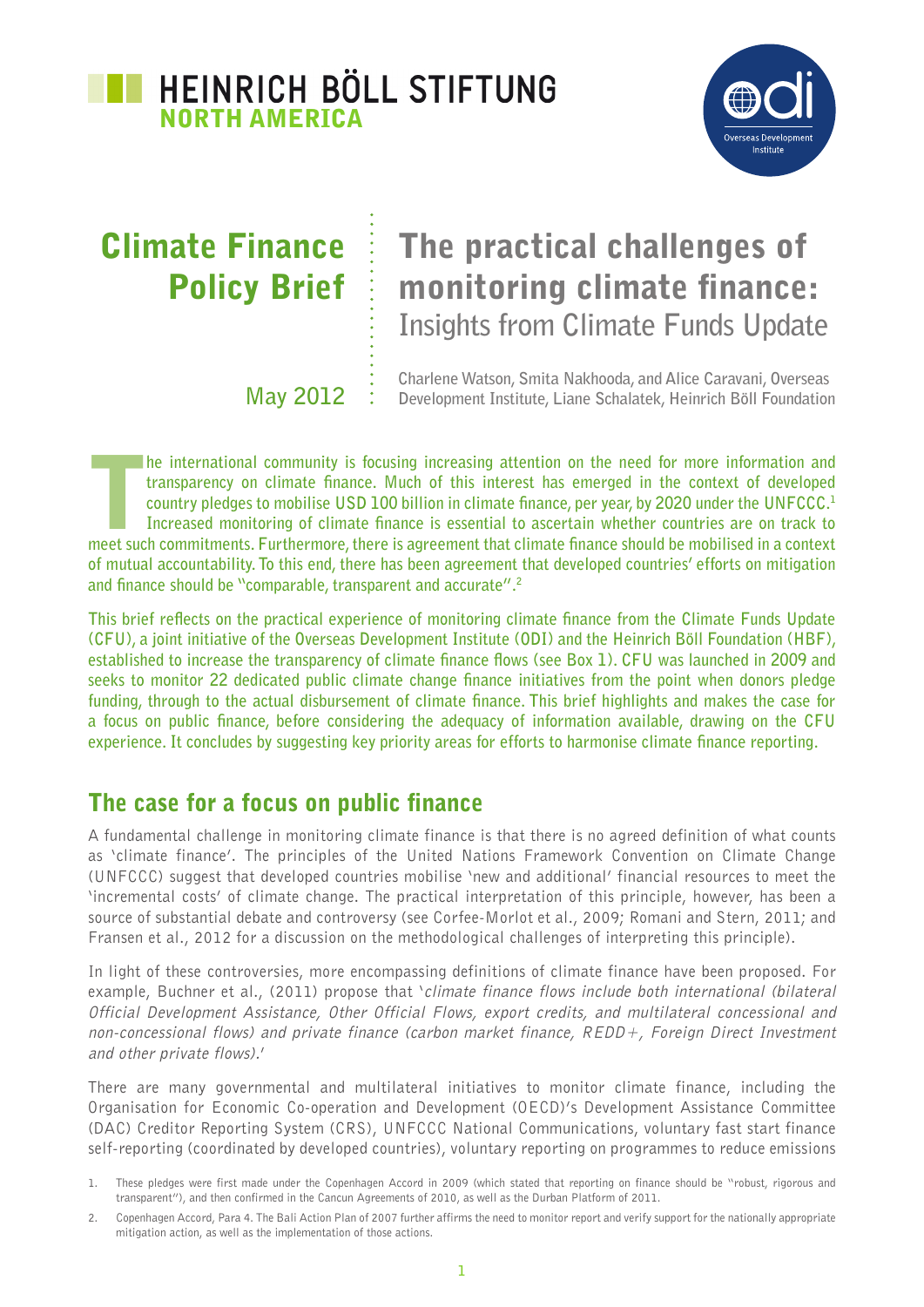from deforestation and degradation, and independent reporting initiatives of the Multilateral Development Banks (MDBs). Nevertheless these initiatives lack transparency, comparability and comprehensiveness (Brown et al., 2011).

CFU focuses on concessional public finance (including grants) mobilised with the express purpose of helping developing countries respond to climate change through mitigation or adaptation. This brief does not comment on the extent to which the principles of the UNFCCC, particularly that of new and additional finance, apply to these funds, especially since country contributions almost always come from their official development assistance (ODA) budgets. Only few monitored funds hold exceptions to this rule with regards to supplementary sources of funding: for example the Kyoto Protocol Adaptation Fund, which is financed through a 2% levy of proceeds from the Clean Development Mechanism (CDM); and funding for the German International Climate Initiative (ICI) which is indirectly linked to finance raised from a national auction of emissions allowance units. Since 2004, about USD 32 billion has been pledged to these funds.<sup>3</sup>

CFU does not track other official flows (OOF) or ODA that may also support recipient countries to respond to climate change. OECD member countries are able to specify whether their OOF or ODA spending contributes to climate change adaptation or mitigation as a 'principle' or 'significant' objective using the Rio Markers when they report to the OECD DAC CRS. As a result, OECD estimates of climate specific and relevant spending are more encompassing than the dedicated climate finance that we monitor on CFU. The OECD estimates that public multilateral organizations spend USD 14-17 billion per year on climate change activities, and bilateral organisations spend USD 15 - 23 billion (Clapp et al., 2012). However, these estimates are based on selfreporting and classification, without independent review or verification.

# Monitoring Finance

CFU is one of a growing number of independent initiatives that seek to plug the gaps in publicly available information on climate finance (see Appendix 2).<sup>4</sup> Such scrutiny increases accountability for the mobilisation and delivery of public climate finance in accordance with commitments made by parties to the UNFCCC. Transparency is essential to understanding who benefits from public climate financing, and how scarce public resources are being used. It improves understanding of the extent to which the finance available meets demonstrated needs for finance. The delivery of public climate finance also plays an essential role in fostering trust between developed and developing countries, and in the UNFCCC process to deliver fair and effective outcomes. Public finance can, in some circumstances, help to shape market conditions and correct failures which help redirect private decisions and investment towards climate change goals. Furthermore, public finance is necessary to address financing need that are not priorities for the private sector.

CFU monitors three general categories of climate finance initiatives. First, it tracks all multilaterally governed funds focused on climate change. Many of these funds have formal links to the UNFCCC process, such as: the climate change focal area under the Global Environment Facility (GEF), an operating entity of the UNFCCC; the Adaptation Fund created under the Kyoto Protocol; and, the GEF-administered Least Developed Countries Fund and Special Climate Change Fund. Other multilateral funds, such as the Climate Investment Funds which are administered by the World Bank in partnership with regional development banks, and the UN-REDD programme, do not have formal links to the Climate Convention process. Second, are bilateral initiatives of developed countries which are often administered largely through their existing development agencies, although substantial bilateral climate finance is also spent through multilateral climate funds. Bilateral initiatives include Germany's International Climate Initiative, the Norwegian International Forest Climate Initiative, the UK's International Climate Fund, and Japan's Fast Start Finance Initiative. CFU notes that its coverage of bilateral initiatives is presently incomplete, but is are working to expand it.5 Third, CFU has selective coverage of national funds that developing countries have established through which donors may choose to channel funding, such as the Brazilian Amazon Fund, or the Indonesia Climate Change Trust Fund (ICCTF).

<sup>3.</sup> An average rate of USD 4 billion per year.

<sup>4.</sup> Other similar initiatives include WRI's fast start finance monitoring. Some civil society groups have also begun to focus on their own country's efforts: for example Germanwatch, the Heinrich Böll Foundation, Oxfam Germany, and Brot für die Welt have launched a website focused on scrutinising German climate finance contributions at http://www.germanclimatefinance.de/. Bloomberg New Energy Finance is a private service focused on private investment in climate relevant sectors.

See for example forthcoming reviews of UK and US Contributions to Fast Start Finance completed by WRI and ODI in collaboration with the Open Climate Network.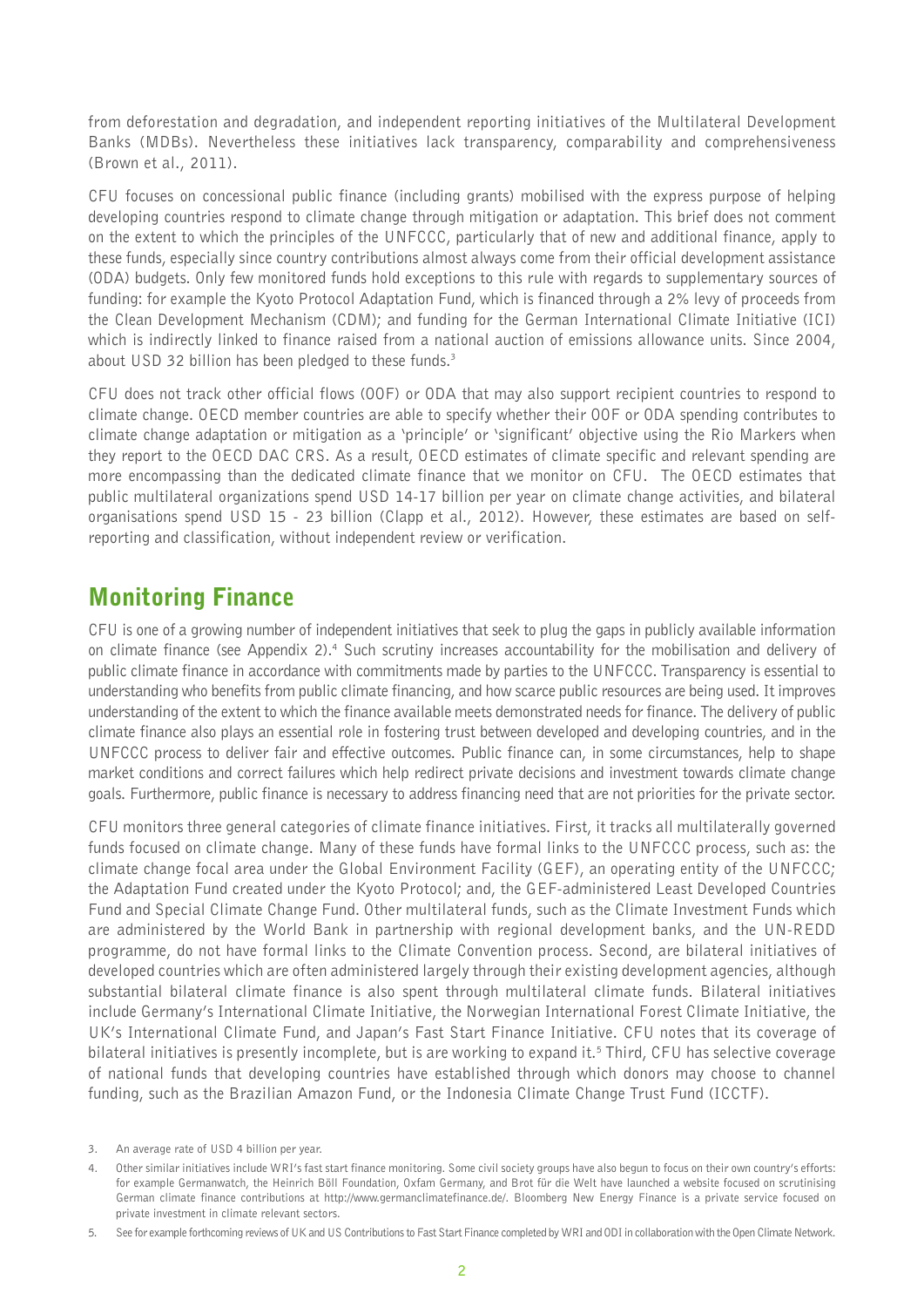### Box 1. What is Climate Funds Update?

**CFU was established in 2009 and seeks to monitor 22 dedicated public climate change finance initiatives from the point when donors pledge funding, through to the actual disbursement of climate finance. It is updated bi-monthly through the collation of both qualitative and quantitative data on climate finance.** 

**CFU tracks the:**

- **• countries providing climate change finance**
- **• finance these countries have committed**
- **• institutions entrusted with managing these funds**
- **• type of finance funds made available (e.g. grants, loans, guarantees)**
- **• range of countries and entities that are eligible to access the fund**
- **• objectives of climate finance (general climate change mitigation, forest-based climate change mitigation, or adaptation)**
- **• actual allocation of these funds across regions and countries**
- **• range of projects they actually support**
- **• status of disbursement of finance**



**The information on each fund presented on CFU is obtained through desk research including web searches and documents such as Trustee Reports, press releases, key decisions at conferences or meetings, and notes submitted by civil society organisations. Correspondence with the administrators of these funds is then initiated to check the accuracy of the figures and to correct any errors before the information is made public on the website. The fund administrators are of course under no obligation to report to CFU, and their collaboration with this independent initiative is entirely voluntary. Their cooperation is central to the effectiveness of CFU, with verification improving the degree of accuracy and confidence in the data presented. Many fund managers have also been very responsive to requests for information, and over time, as the reputation of the initiative has become more established, and its positioning as a credible source of objective information on climate finance has become clearer, the responsiveness of fund managers has further increased.** 

**Source: http://www.climatefundsupdate.org**

## Accessing information on a regular basis

The primary challenge that CFU seeks to address is the need for up-to-date information on how money is being spent. The periodicity of financial reporting across the different funds makes it complex to collate and present up-to-date fund information. Table 1 below defines the terminology used to indicate the status of funds monitored on CFU.

#### Table 1. Fund status terminology of Climate Funds Update

| <b>Pledged</b>                                                                   | <b>Deposited</b>                                                                                               | <b>Approved</b>                                                                                             | <b>Disbursed</b>                                                                                                                                       |
|----------------------------------------------------------------------------------|----------------------------------------------------------------------------------------------------------------|-------------------------------------------------------------------------------------------------------------|--------------------------------------------------------------------------------------------------------------------------------------------------------|
| A verbal or signed<br>commitment from<br>donors to provide<br>a particular fund. | Funds that have been<br>transferred from<br>the donor into the<br>financial support to account(s) of the fund. | Funds that have been officially<br>approved and earmarked to<br>a specific project or country<br>programme. | Funds that have been spent<br>either through administrative<br>means or directly to an<br>implementation programme or<br>project, with proof of spend. |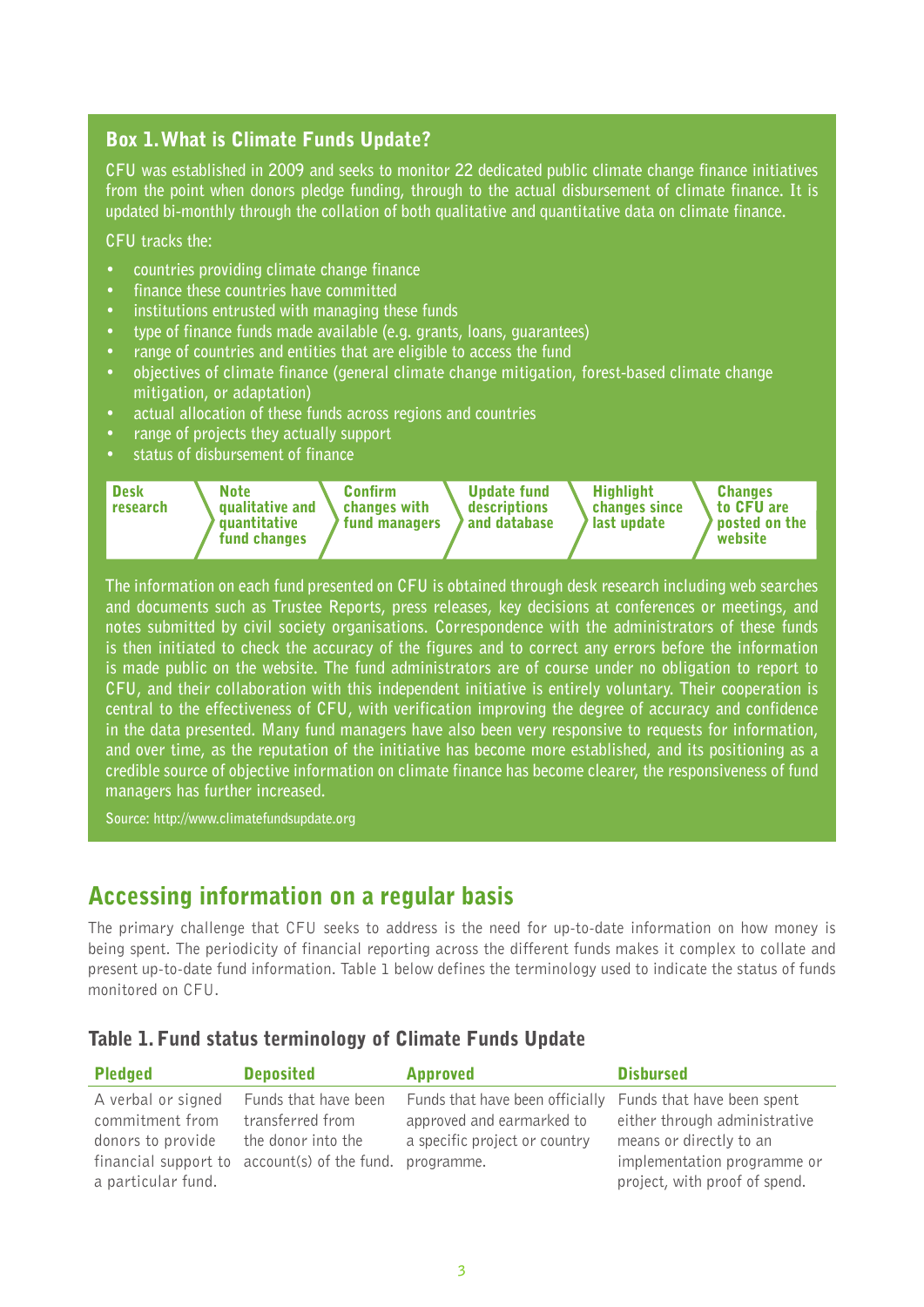Some funds monitored by CFU report more frequently, and some are more comprehensive than others (Table 2). Those funds that report frequently also tend to report more comprehensively. Overall, relatively comprehensive information is available on funds pledged. It is also in the interests of fund managers to disclose information on how much finance has actually been deposited, perhaps because it helps to increase accountability for countries to follow through on their pledges. A much smaller number of funds report on project approval, and very few funds report how much finance has been disbursed.

### Table 2. Typology, reporting period and availability of information on climate finance initiatives.

Green indicates clear, accessible and complete information; yellow indicates disaggregated and/or partial information, but with current information; orange indicates disaggregated and/or partial information, with low confidence that data is current; and red indicates poor or no availability of information. Note that for bilateral initiatives pledge and deposited are treated as the same category as no money is transferred into a separate fund.

| <b>Fund</b>                                           | <b>Governance</b>                       | <b>Reporting period</b>  | Pledged | Deposited | Approved | <b>Disbursed</b> |
|-------------------------------------------------------|-----------------------------------------|--------------------------|---------|-----------|----------|------------------|
| Adaptation Fund                                       | Multilateral - UNFCCC                   | Every three months       |         |           |          |                  |
| Amazon Fund                                           | <b>Multilateral National Trust Fund</b> | Every month              |         |           |          |                  |
| Least Developed Countries Fund                        | Multilateral - UNFCCC                   | Approx. every six months |         |           |          |                  |
| Strategic Climate Change Fund                         | Multilateral - UNFCCC                   | Approx. every six months |         |           |          |                  |
| Global Environment Facility 4                         | Multilateral - UNFCCC                   | Approx. every six months |         |           |          |                  |
| Global Environment Facility 5                         | Multilateral - UNFCCC                   | Approx. every six months |         |           |          |                  |
| UN-REDD                                               | Multilateral (UNDP, UNEP, FAO)          | Every two hours          |         |           |          |                  |
| Clean Technology Fund                                 | Multilateral (MDB)                      | Every six months         |         |           |          |                  |
| International Climate Initiative                      | Bilateral (Germany)                     | Not regularly            |         |           |          |                  |
| Pilot Programme on Climate Resilience                 | Multilateral (MDB)                      | Every six months         |         |           |          |                  |
| Congo Basin Forest Fund                               | Multilateral National Trust Fund        | Not regularly            |         |           |          |                  |
| Forest Carbon Partnership Facility                    | Multilateral (World Bank)               | Not regularly            |         |           |          |                  |
| Scaling Renewable Energy Programme                    | Multilateral (MDB)                      | Every six months         |         |           |          |                  |
| Forest Investment Programme                           | Multilateral (MDB)                      | Every six months         |         |           |          |                  |
| International Climate Fund                            | Bilateral (UK)                          | Not regularly            |         |           |          |                  |
| Global Climate Change Alliance                        | Multilateral (EU)                       | Not regularly            |         |           |          |                  |
| Global Energy Efficiency and<br>Renewable Energy Fund | Multilateral (EU)                       | Not regularly            |         |           |          |                  |
| Indonesian Climate Change Trust Fund                  | Multilateral National Trust Fund        | Not regularly            |         |           |          |                  |
| International Forest Climate Initiative               | Bilateral (Norway)                      | Not regularly            |         |           |          |                  |
| International Forest Climate Initiative               | Bilateral (Australia)                   | Not regularly            |         |           |          |                  |
| Japan's Fast Start Finance                            | Bilateral (Japan)                       | Not regularly            |         |           |          |                  |

**Source: information of the status of finance is predominantly sourced from fund and implementing agency websites and trustee reports also available on fund websites**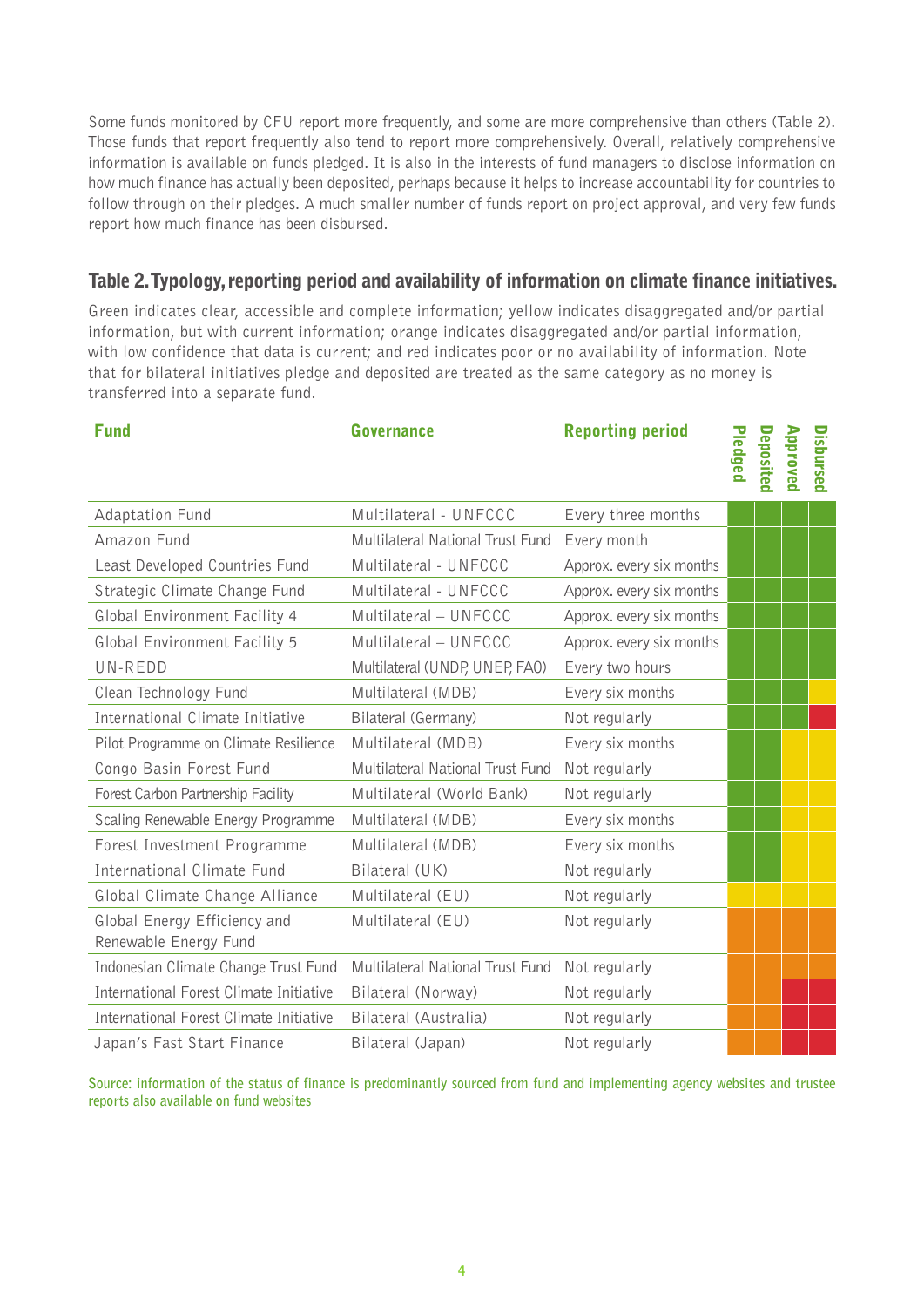#### Multilateral reporting is more consolidated and regular

In general, the experience of CFU suggests that multilateral reporting is more consolidated and regular. This may reflect the fact that these funds have been operational for a relatively longer period of time. UNFCCC multilateral funds such as the Adaptation Fund and the Strategic Climate Fund have put in place systems to report on disbursement. The GEF Trust Fund's (5th replenishment) financial status is regularly updated every six months with the pledges and deposits made by countries reported in the 'Trustee Report Global Environmental Facility Trust Fund', although information on disbursement is often difficult to access. The CIFs report the status of financial contributions from the different countries to the funds twice a year when their governing committees meet. The UN-REDD programme reports the amount that countries have 'committed' through UNDP's Multi-Partner Trust Fund Office 'Gateway', updated every two hours. Less formalised pledges are tracked in the quarterly UN-REDD Programme Funding Framework, which is reviewed at Policy Board meetings.

It is worth noting that the impediments to reporting are not just technical. UN-REDD and the ICCTF are both UNDP administered multi-partner trust funds, underpinned by technical systems that allow reporting in real time on the status of fund disbursement. However, while these systems are used for UN-REDD, they are not used for the ICCTF for which information has generally not yet been made publicly available.

Bilateral climate finance initiatives often do not report on a regular basis. For example, the website of Australia's International Forest Climate Initiative (IFCI), a bilateral source of finance established in 2007, has not been updated for almost two years. Germany's ICI has set good precedents by reporting comprehensively on the projects it funds, however it does not report on disbursement. It is notable, however, that the Amazon Fund of Brazil, which receives funding from Norway, Germany, and recently from the Brazilian petroleum company Petrobras reports on all stage of the funding chain, from pledge through to actual disbursement. The Amazon Fund is a performance based fund, to which pledged funding is deposited when progress in implementing programmes and achieving results is demonstrated. The strong reporting practices of the Amazon Fund demonstrate that it is possible for developing country-based institutions to meet high standards of information disclosure and transparency.

# Monitoring the status of climate finance

Distinguishing the status of finance delivery is crucial for transparency as it provides information on whether pledges are being met, and whether finance is reaching recipients. Climate funds, however, do not use consistent terminology, and where they do, terms are not always interpreted the same way. This makes it difficult to accurately assess the delivery stage of climate finance both within and across the funds. A careful distinction between what countries pledge and what is actually deposited is essential to avoid over representing contributions. CFU seeks to provide a common interpretation of the status of fund implementation, and present comparable data.

Similarly, once funds are deposited, it may take time to develop a credible portfolio of projects worthy of funding. In turn, there is a crucial distinction between approving a project, and actually disbursing funding to allow its execution and realisation. There can often be long lags between the two stages. Reporting on disbursement is important to allow accurate accounting for how much funding has actually been spent. It also provides an important accountability function: if pledges have not been followed up on with deposits, then the responsibility for action clearly lies with contributor countries. On the other hand, if deposited funds have not been disbursed to recipient countries, the challenge may lie in the administration of the fund, or in the execution of the project which suggests a shared accountability with the recipient institution. This observation should not suggest a single focus on timeliness in progressing through the fund administration process, but it is an important indicator of how smoothly the funding process is working.

Correspondence with fund managers has allowed better understanding of the various stages at which funds report, and a reasonably accurate matching with the CFU terminologies (see Appendix 1).

The CFU project database now includes approximately 1000 projects. CFU is not presently able to track climate finance beyond the stage of disbursement to an implementing agency in the recipient country. Our data currently only includes project titles which briefly describe project activities; our information on project activities is somewhat limited. The multitude of implementing agencies involved in a project compounds the difficulty of tracking projects further (see Box 2), and there is a paucity of public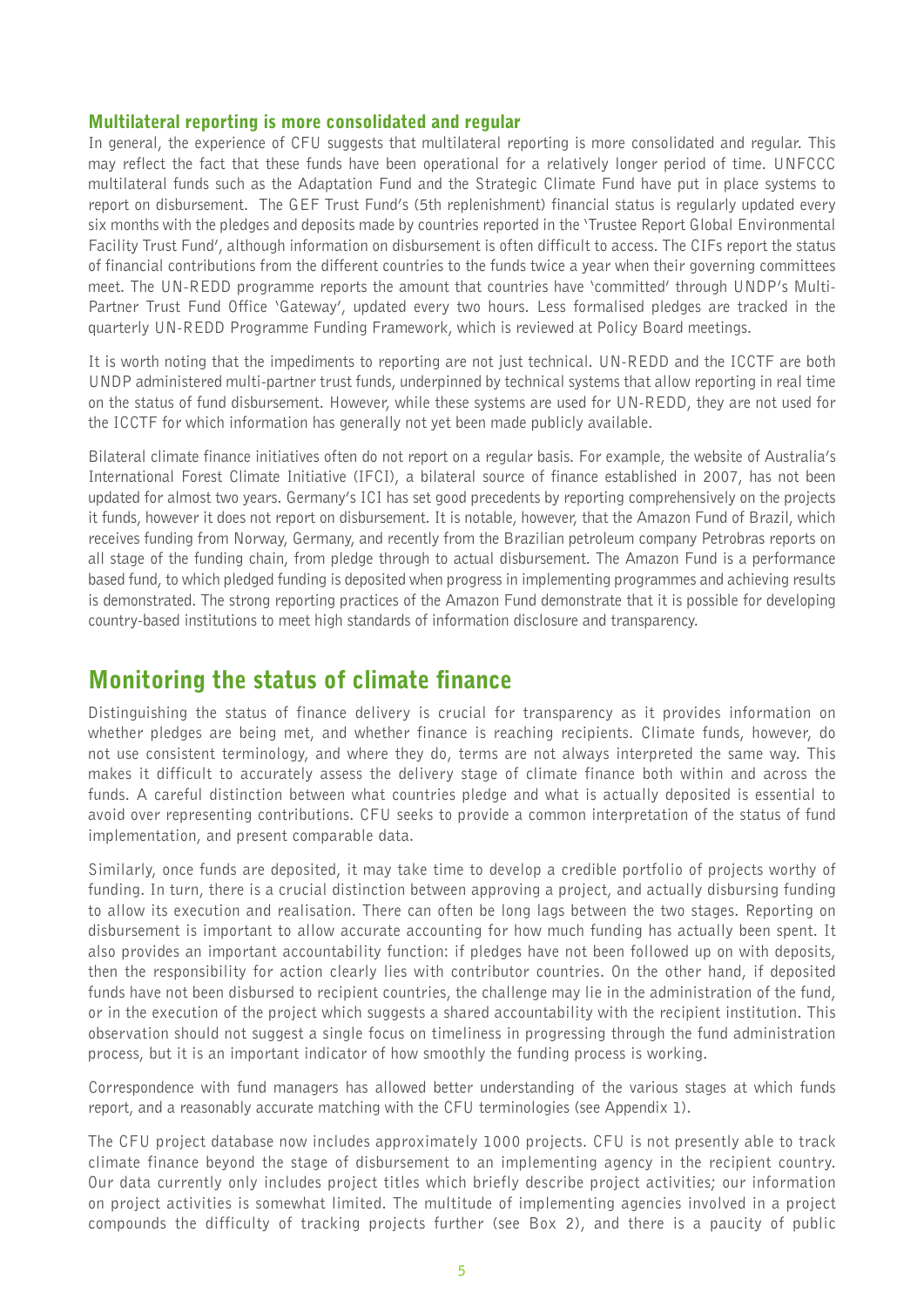information beyond disbursement. There may sometimes be a difference between an intermediary agency reporting disbursement and an institution based in a developing country actually receiving funding. In an ideal world, it would be possible to corroborate reported disbursement with a confirmation of receipt within a developing country. A lack of coordination and comparability in the frameworks for monitoring and evaluation of climate finance further impedes efforts on this count. One possibility to consider is the independent monitoring of climate finance flows by groups based in recipient country governments. Such efforts are resource intensive and require substantial time and capacity to achieve such detail for the growing number of projects. If lessons on how well these funds are spent are to be learnt, however, such information will be critical.

#### Box 2. A diversity of actors are involved in implementing projects

Multilateral climate initiatives **work through a diversity of implementing agencies. The Global Environment Facility works through implementing agencies including the United Nations (UNDP, UNEP, UNIDO), MDBs (African Development Bank, European Bank for Reconstruction and Development and the Inter-American Development Bank), the World Bank, and the International Fund for Agricultural Development. Many of these in turn, administer projects in partnership with nongovernmental organisations (NGOs) or government institutions. The Climate Investment Funds work through MDBs as implementing agencies, who in turn lend funds on to public institutions and private companies based in recipient countries. For instance the Congo Basin Forest Fund, administered by the African Development Bank, provides substantial funding to NGOs. The Adaptation Fund allows developing countries to nominate their own institutions to serve as National Implementing Entities (NIEs) who can have "direct access" to finance if they are accredited to meet minimum fiduciary standards. Eight NIEs have been accredited to date, including NGOs and some ministries.** 

Bilateral climate initiatives **tend to be administered by their implementing agencies: the UK Department for International Development (DfID) in the case of the UK International Climate Fund, and the Australian Agency for International Development (AusAID) in the case of Australia's International Forest Carbon Initiative. Similarly, Germany's ICI is administered by the Ministry of Environment and co-financed by the Ministry of Foreign Affairs. All of these initiatives support programs implemented by their development agencies, as well as programmes implemented by other international organisations including UN Agencies, MDBs, and NGOs. Conversely the Global Energy Efficiency and Renewable Energy Fund (GEEREF) financed by the European Commission (EC) and administered by the European Investment Bank is an exception, as it invests in private equity funds, which in turn make investments in energy efficiency and renewable energy.** 

# Comparability of information

The comparability of information is essential to aggregate trends across funds. CFU seeks to present verified information to the public in a standardised format. In doing so it has encountered a number of challenges:

#### Reporting gross flows

It is only possible to report gross flows of climate finance rather than net figures, due to a lack of publicly available information on the exact terms on which finance is being made available. When climate finance is delivered as a loan, insufficient data on the terms of the loan impedes accurate tracking of the total amounts of climate finance transferred. The CIFs for example, provide loans in addition to climate finance grants, however the proportion of finance delivered through a loan and the loan structure is not always clear. The terms on which finance is offered to private sector institutions is not made publicly available for business confidentiality reasons. In addition the terms of disbursement are not always made clear from publicly available documentation, including for projects with public sector institutions in developing countries. As a result, when climate finance is delivered as a loan, it is not possible to accurately account for interest that may have to be paid on a loan, or to track repayment of the loan over time. Administration costs, which can be a significant percentage of the overall funding amount, are also not always clearly identified in publicly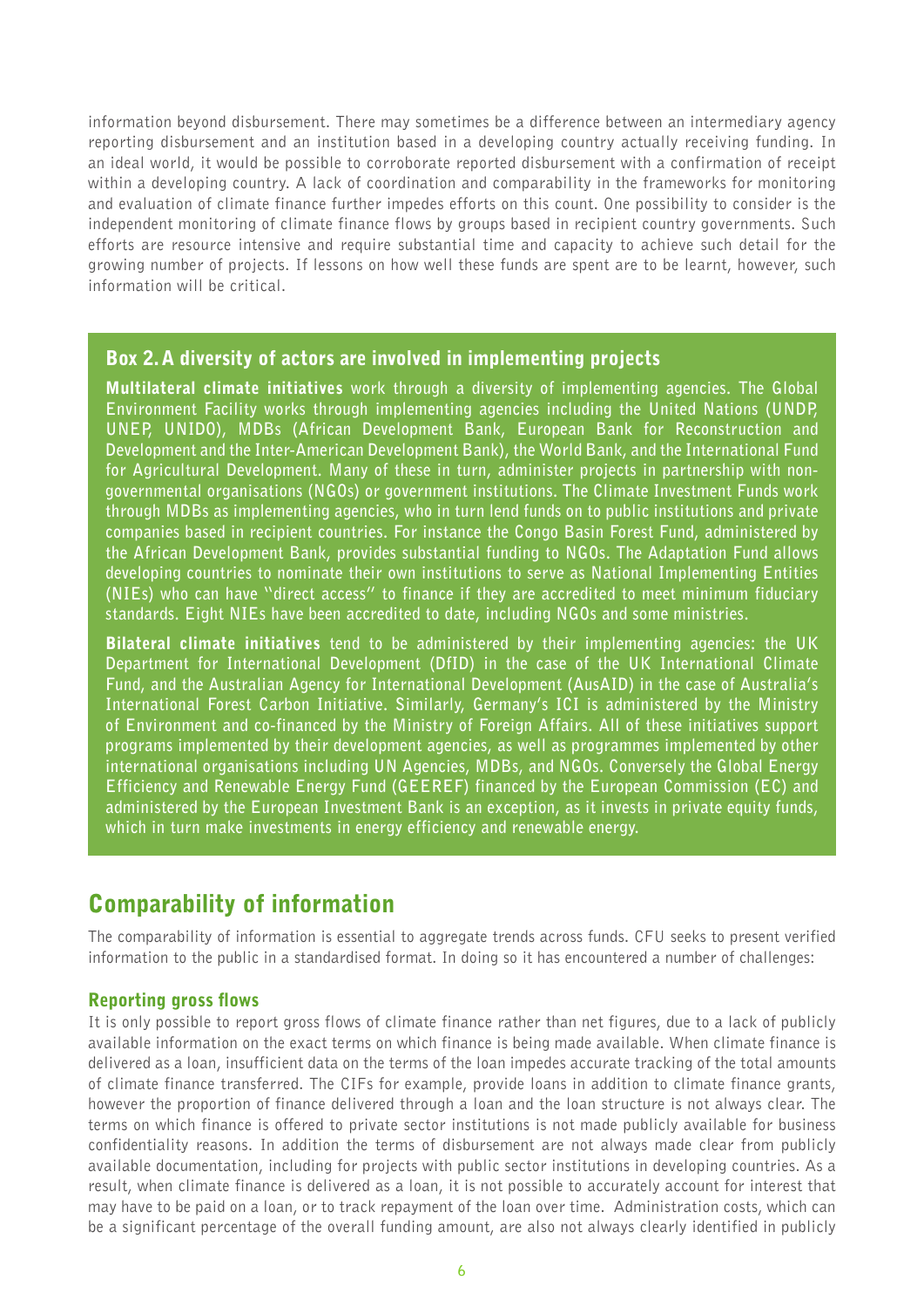disclosed budgets, making it difficult to distinguish such expenditures from the overall spending. The fact that CFU can only report gross figures creates a risk of not presenting amounts of finance actually received by developing countries with adequate precision.

#### Currency comparisons

A second challenge is the need to track finance in a common currency. Funding is usually monitored in US Dollars (consistent with the practice adopted by most multilateral climate funds). Where possible we apply the exchange rates specified by fund managers making these conversions; but when this information is not publicly available we use rates as reported on global websites.6 Nevertheless, fluctuations in exchange rates present a complication for tracking climate finance, as the value of a pledge may have changed by the time it is actually deposited to a fund. The devaluation of the Euro and British Pound for example, has resulted in a smaller volume of finance deposited to the Climate Investment Funds than was originally pledged. CFU therefore applies an annual average exchange rate to pledges, based on the year in which the pledge was made. For other categories – deposit, approval and disbursement – we apply the exchange rate in the month in which the delivery occurs. This can create the appearance of inconsistencies in data. For example, if funding for an approved project is only disbursed in the following year following an increase in the exchange rate, the amount of finance disbursed may appear higher than originally predicted.

#### Double counting

A final challenge is the risk of counting the same climate finance contribution more than once. This risk is particularly high when funding deposited in a multilateral fund arises from a bilateral fund. For example the UK International Climate Fund channels finance through nine of the multilateral climate funds that are also monitored on CFU. Care must be taken not to 'count' this finance twice. A lack of synchronisation of reporting systems can also result in discrepancies between different sources of information on the same climate fund; a pledged or deposited figure which is self-reported by a donor country into a multilateral fund may well differ from the amount of finance that a multilateral fund reports to have received from a contributor country.

A second risk is counting the same climate finance spend more than once. In some instances multiple climate finance initiatives can support the same project. It will be important to ensure that the same project is not counted multiple times which could lead to an inflation of the number of projects receiving funding. To date, the number of funds and projects that CFU monitors has been relatively small, allowing for careful management of these issues based on good knowledge of the priorities and modalities of each of the funds. As the number and type of funds increases, so does the complexity of flows and, in turn, the risk of double counting.

# **Conclusions**

The challenges of monitoring climate finance are increasingly well recognised. CFU has narrowed its monitoring efforts to public climate finance through multilateral and major bilateral dedicated climate change initiatives. There are compelling imperatives for transparency on these flows - including ensuring public understanding of how tax payers' money is being spent. Yet even with this relatively narrow scope of finance, CFU has encountered substantial challenges in accessing adequate information at the various stages of operation from these funds. Over time, CFU has observed substantial improvements in reporting and disclosure practices. Nevertheless, to provide a more **comprehensive** picture of climate finance, coordinated efforts to expand the monitoring of other sources of climate finance will be necessary.

The lack of regular and detailed information on the status of finance is a major and on-going hurdle to monitoring. The more established multilateral funds, however, tend to have more regular and comprehensive reporting on fund status. Newer sources of bilateral finance have less regular reporting systems, and information on the status of finance is harder to find. In both cases, we encounter difficulties tracking finance once it has been disbursed in a developing country. This poses difficulties for **reliability and** comprehensiveness of the monitoring of climate finance. Better information on how these funds are spent,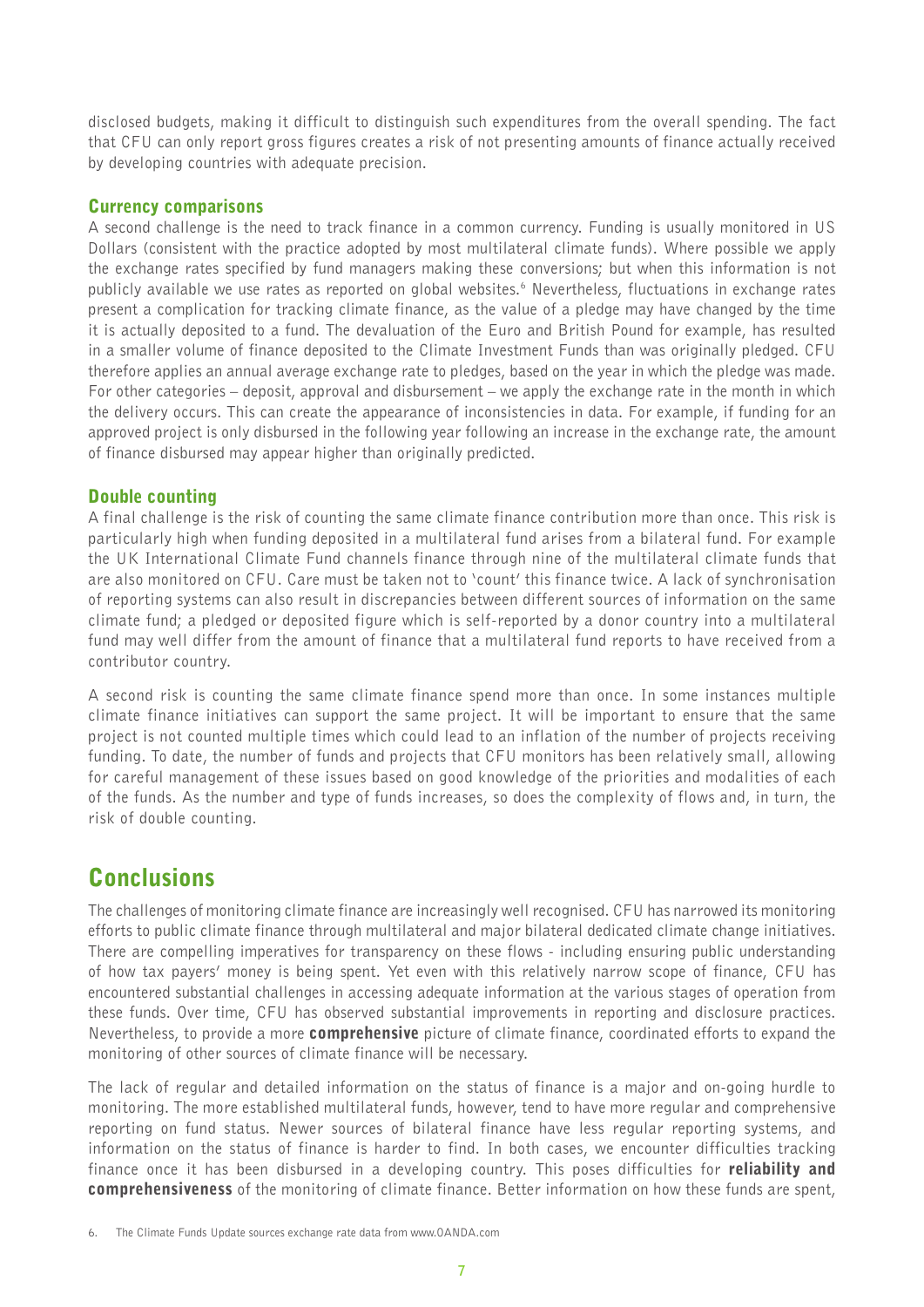is essential in order to understand how effectively the funds are being spent. Monitoring climate finance beyond the implementing agency is therefore a critical first step for evaluating the effectiveness of climate finance. On the other hand, a number of international institutions and independent research institutions, including the ODI, are beginning to consider the effectiveness of climate finance using a combination of research methods, including case study based explorations. Nevertheless, there is a need to work towards a more comprehensive system of reporting.

Finally, ensuring the **comparability** of climate finance data is compounded by a number of challenges including: the instruments of climate finance, the currencies of the funds, the application of time variant exchange rates and, complicated inter-linkages between the sources of climate finance. CFU has made methodological choices to deal with time variant exchange rates through the course of finance flows from pledge to disbursal, and gross accounting of grants (without administration costs) and loans (without repayment information) finance. Any efforts to develop more coordinated frameworks for monitoring climate finance will encounter similar challenges, and will have to find methodological solutions. In the case of CFU, simplicity (with transparency about the underlying choices and their potential implications) has been prioritised over methodological complexity.

Many of the challenges confronted in monitoring climate finance on CFU are surmountable, although there may be both political and practical impediments to increasing the availability of information. Efforts to achieve greater harmonisation and reporting of financial figures across institutions can help ameliorate some of the challenges outlined in this paper and reduce the risks of misinterpretation and inconsistency of data. Any efforts towards harmonisation should seek to increase standards of transparency, accountability and the completeness of disclosure. It remains to be seen whether the process of operationalising the Green Climate Fund will offer guidance that strengthens reporting practices on climate finance.

To that end our analysis suggests the need for progress on the following practical issues:

- Better synchronisation and regularity across institutions for reporting of financial data, including the application of common terminology from pledge through to disbursement, so as to reduce the risks of misinterpretation and the inconsistency of data;
- Consistent and comprehensive reporting on the status of finance, particularly with regards to disbursement data. Ideally, all funds would report on whether funding pledged has been **deposited**, when it has been **approved** for a project or programme, and when funds have actually been **disbursed** to a recipient institution, and provide information on when each of these stages was reached;
- Greater provision of information on the implementation of projects and programmes throughout their life cycle to allow better understanding of their impact and effectiveness over time.

#### Acknowledgements

**We appreciate review comments from Christa Clapp at the OECD. CFU has also benefitted from the support of the European Climate Foundation and the Climate Land Use Alliance. The authors retain responsibility for all conclusions and any errors of interpretation.**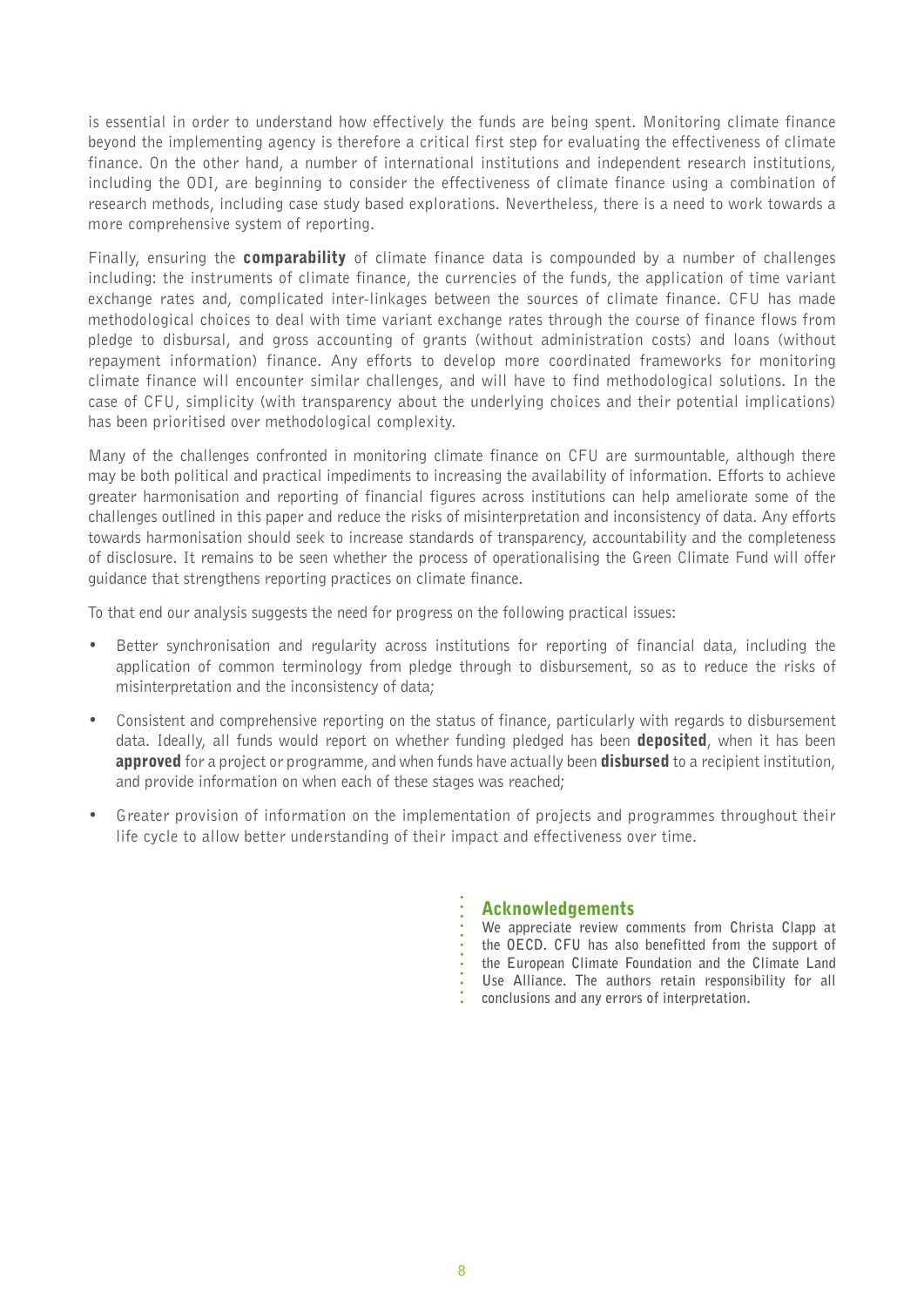### References

**Brown, J., Stadelmann, M., and Hörnlein, L. (2011). Fast-start finance to address climate change: what we know at the mid-point. Background Note, ODI, London, UK.**

**Buchner B., Brown L., and Corfee-Morlot J. (2011b). Monitoring and Tracking Long-Term Finance to Support Climate Action. OECD, COM/ ENV/EPOC/IEA/SLT.**

**Clapp, C., Elllis, J., Benn, J. and Corfee-Morlot, J. (2012). Tracking Climate Finance: What and How? OECD, Paris.** 

**Corfee-Morlot J., Guay B. and Larsen K.M. (2009). Financing for Climate Change Mitigation: Towards a Framework for Measurement, Reporting and Verification. OECD/IEA Information Paper, Paris, October 2009.**

**Global Witness (2011). Safeguarding REDD+ finance: Ensuring transparent and accountable international financial flows. Global Witness, London, UK.**

**Fransen, T., Nakhooda, S., and Stasio, K. (2012). The US Fast Start Finance Contribution. ODI and WRI, Washington DC.** 

**Romani, M. and Stern, N. (2011). Delivering climate finance: principles and practice for funding the Fund. Grantham Institute, London UK.**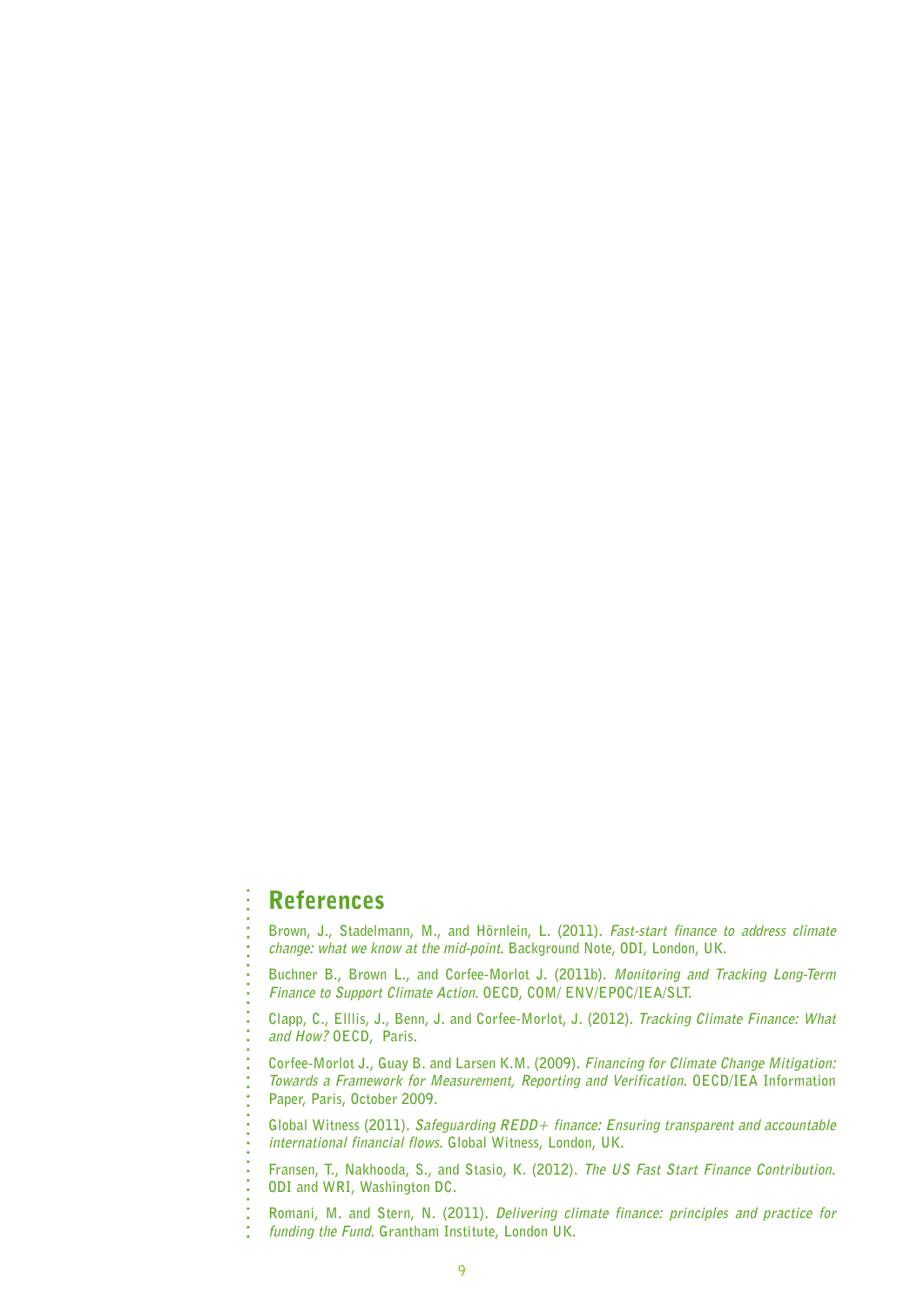# Appendix 1: Terminologies applied for the different stages of finance

| <b>Selection</b><br>of Funds    | <b>Pledged</b>                                                                                                                                                                                                                                   | <b>Deposited</b>                                                                                                                          | <b>Approved</b>                                                                                                      | <b>Disbursed</b>                                                                                                                                                                                | <b>Extra-categories</b>                                                                                                                                                                                                                                                    |
|---------------------------------|--------------------------------------------------------------------------------------------------------------------------------------------------------------------------------------------------------------------------------------------------|-------------------------------------------------------------------------------------------------------------------------------------------|----------------------------------------------------------------------------------------------------------------------|-------------------------------------------------------------------------------------------------------------------------------------------------------------------------------------------------|----------------------------------------------------------------------------------------------------------------------------------------------------------------------------------------------------------------------------------------------------------------------------|
| Climate<br>Funds<br>Update      | A verbal<br>or signed<br>commitment from<br>donors to provide<br>financial support<br>to a particular<br>fund.                                                                                                                                   | Funds that<br>have been<br>transferred<br>from the<br>donor into the<br>account(s) of<br>the fund.                                        | Funds that have<br>been officially<br>approved and<br>earmarked to a<br>specific project<br>or country<br>programme. | Funds that<br>have been spent<br>either through<br>administrative<br>means or directly to<br>an implementation<br>programme or<br>project, with proof<br>of spend.                              | N/A                                                                                                                                                                                                                                                                        |
| UN-REDD<br>Programme            | 'Commitments'<br>signing a<br>Standard<br>Administrative<br>Arrangement<br>$(SAA)$ .                                                                                                                                                             | 'Deposits'<br>- refer to<br>the funds<br>deposited by<br>the donor<br>to the bank<br>account of<br>UNDP/MDTF<br>Office.                   | 'Budget' -<br>approved<br>budget<br>allocated to<br>projects.                                                        | 'Transfers' -<br>Funds transferred<br>from the MDTF<br>Office to a<br>Participating<br>UN Organization<br>based on an<br>allocation<br>approved by<br>the UN-REDD<br>Programme<br>Policy Board. | 'Expenditure' -<br>Disbursement plus 'un-<br>liquidated obligations/<br>commitments' (ie<br>amounts officially<br>'accounted for' but<br>which may not have<br>been paid for yet) of<br>the Participating UN<br>Organizations, related<br>to payments due for<br>the year. |
| Adaptation<br>Fund              | 'Donations'<br>-reported in<br>Adaptation Fund<br>Board meeting<br>documents.                                                                                                                                                                    | 'Receipts' -<br>reported in<br>Adaptation<br>Fund Board<br>meeting<br>documents.                                                          | 'Approved'                                                                                                           | 'Cumulative<br>Cash Transfers'<br>- reported in the<br>"Financial Status<br>of the Adaptation<br>Fund Trust Fund"<br>report, produced for<br>each AFB meeting.                                  | N/A                                                                                                                                                                                                                                                                        |
| GEFs<br>LDCF and<br><b>SCCF</b> | 'Pledges /<br>Commitments' -<br>found in the 'Status<br>Report on the LDC<br>and SCCF'. Pledges<br>are made initially<br>by countries,<br>before being<br>formalised in fund<br>administration<br>agreements<br>(referred to as<br>'committed'). | 'Paid<br>(receipts)'<br>- amounts<br>agreed to<br>in fund<br>administration<br>agreements<br>are recorded<br>as 'paid' (so<br>deposited). | 'Council<br>Approved' - /<br>Endorsed', 'PPG<br>Approved', 'PIF<br>Approved' (only<br>for medium<br>scale projects)  | <b>CEO</b> Endorsed<br>/ Approved', 'IA<br>Approved', 'Under<br>Implementation',<br>'Project Closure',<br>'Project<br>Completion'                                                               | 'CEO PIF Clearance'                                                                                                                                                                                                                                                        |
| Japan's FSF                     | 'Pledge'                                                                                                                                                                                                                                         | N/A                                                                                                                                       | N/A                                                                                                                  | N/A                                                                                                                                                                                             | N/A                                                                                                                                                                                                                                                                        |
| Australia's<br>IFCI             | 'Pledge'                                                                                                                                                                                                                                         | N/A                                                                                                                                       | N/A                                                                                                                  | N/A                                                                                                                                                                                             | N/A                                                                                                                                                                                                                                                                        |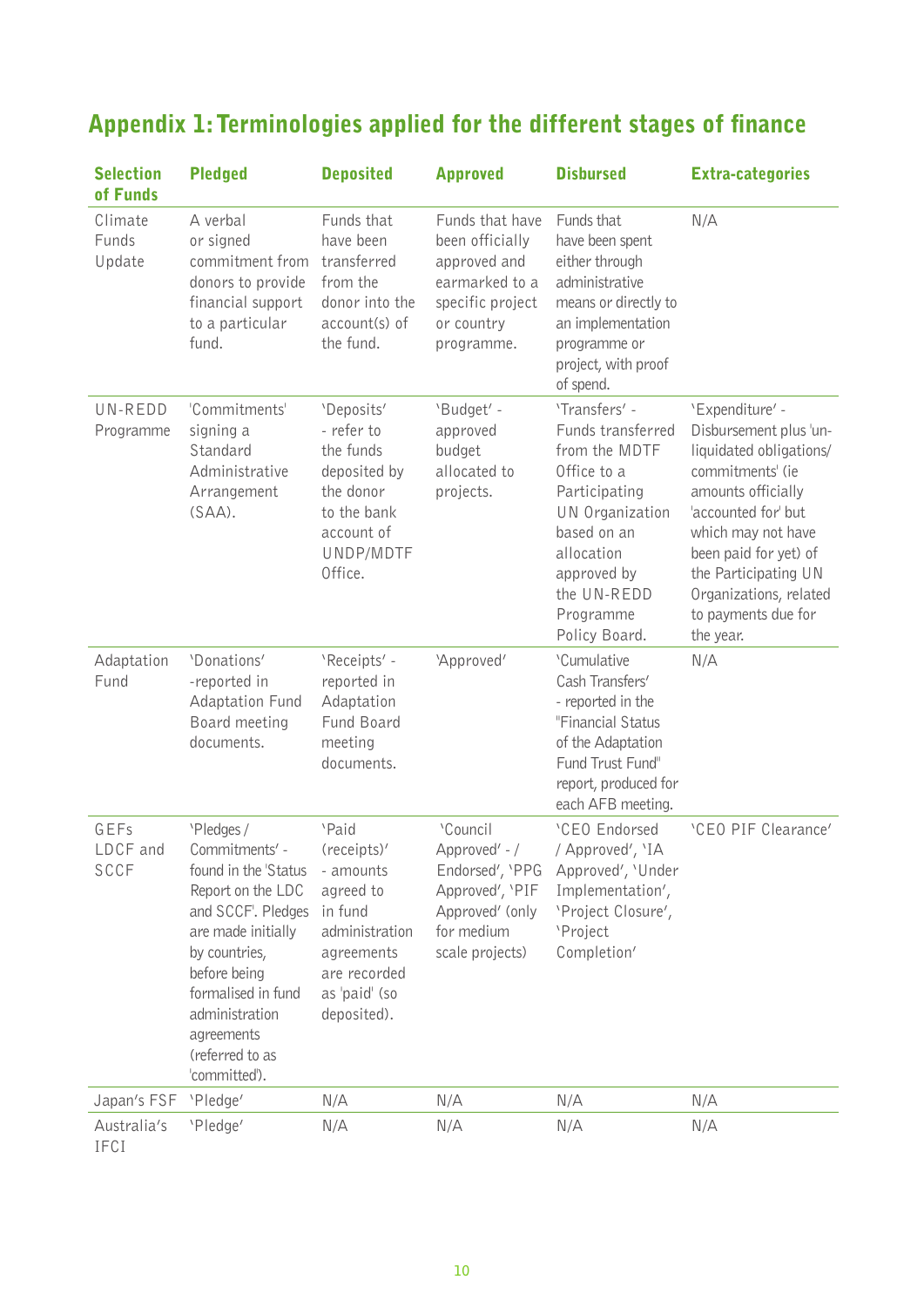## **Appendix 2. Initiatives tracking climate finance** (Adapted from Global Witness 2011)

| <b>Tool</b>                                                        | <b>Managed by</b>                                                                         | <b>Description</b>                                                                                                                                                                                                                                                                                                                                                                                                                                | <b>Source</b>                                                                                       |
|--------------------------------------------------------------------|-------------------------------------------------------------------------------------------|---------------------------------------------------------------------------------------------------------------------------------------------------------------------------------------------------------------------------------------------------------------------------------------------------------------------------------------------------------------------------------------------------------------------------------------------------|-----------------------------------------------------------------------------------------------------|
| Climate<br>Funds<br>Update                                         | ODI and<br><b>HBF</b>                                                                     | Independent website monitoring dedicated multilateral<br>climate funds and bilateral climate initiatives from donor<br>pledges through to the disbursement of project financing<br>to increase the transparency of climate finance flows.                                                                                                                                                                                                         | www.climatefundsupdate.org                                                                          |
| Voluntary<br>$REDD+$<br>Database                                   | $REDD+$<br>Partnership<br>(FAO/<br>UNEP)                                                  | Improving transparency around $REDD+$ , finding and<br>addressing gaps and overlaps in REDD+ financing, and<br>sharing experiences on REDD+. It relies solely on information<br>voluntarily submitted by countries and institutions.                                                                                                                                                                                                              | www.reddplusdatabase.org                                                                            |
| Fast Start<br>Finance                                              | Coalition of<br>governments,<br>led by the<br>Netherlands                                 | Countries determine the reporting template and level of<br>specificity they provide.                                                                                                                                                                                                                                                                                                                                                              | www.faststartfinance.org                                                                            |
| Indepen-<br>dent Fast<br>Start<br>Finance<br>Tracking              | World<br><b>Resources</b><br>Institute                                                    | Tracks and reports pledges from donor countries,<br>including what is 'new and additional' and the<br>channelling institution(s) used.                                                                                                                                                                                                                                                                                                            | www.wri.org/publication/<br>summary-of-developed-<br>country-fast-start-<br>climate-finance-pledges |
| REDD<br>Countries<br>Database                                      | The REDD<br>Desk (Global<br>Canopy<br>Programme<br>and Forum<br>on Readiness<br>for REDD) | A database of a range of ongoing REDD+ activities<br>organised by country and summarising key information<br>across a broad range of areas including policies, plans,<br>laws, statistics, activities and financing. Only three<br>countries have been launched on the platform but twelve<br>more are currently being researched.                                                                                                                | www.theredddesk.org/<br>countries                                                                   |
| Fast-Start<br>Finance<br>Submis-<br>sions by<br>Annex 1<br>Parties | UNFCCC                                                                                    | The UNFCCC Conference of the Parties invited<br>developed countries to provide submissions detailing the<br>fast-start climate finance they are providing, in order<br>to enhance transparency. Ten submissions have been<br>received (Australia, Canada, Hungary, Iceland, Japan,<br>Liechtenstein, New Zealand, Norway, Switzerland and<br>USA), but donors such as the UK, France and Germany<br>have not submitted information to the UNFCCC. | www.unfccc.int/resource/<br>docs/2011/cop17/eng/<br>inf01.pdf                                       |
| Climate<br>Finance<br>Tracker                                      | World Bank                                                                                | The website reports funding by sector, sources and<br>finance mechanism. It provides information on funding<br>objectives, financing mechanism, application procedures,<br>project types, decision making structure, and project<br>examples. Complete and up to date information on the<br>financial status of each initiative is lacking.                                                                                                       | www.climatefinanceoptions.<br>org/cfo/node/189                                                      |
| UN<br>Multi-<br>Partner<br>Trust<br>Fund<br>Office<br>Gateway      | UNDP                                                                                      | Real-time information on contributions, projects and<br>detailed balance of resources committed, deposited,<br>budgeted, transferred and expenditures. The portfolio<br>includes MPTFs, 'Delivering as One' UN Funds and<br>Joint Programmes that support humanitarian, recovery,<br>reconstruction and development processes. It only<br>covers a limited number of climate change initiatives.                                                  | www.mdtf.undp.org                                                                                   |
| <b>FCPF</b><br>Dashboard                                           | World Bank<br>$-$ FCPF                                                                    | Periodical updates of country status on the Forest Carbon<br>Partnership Facility Readiness progress, with figures on grants<br>signed and/or disbursed, as well as a financial summary.                                                                                                                                                                                                                                                          | www.forestcarbonpartnership.<br>org/fcp/node/283                                                    |